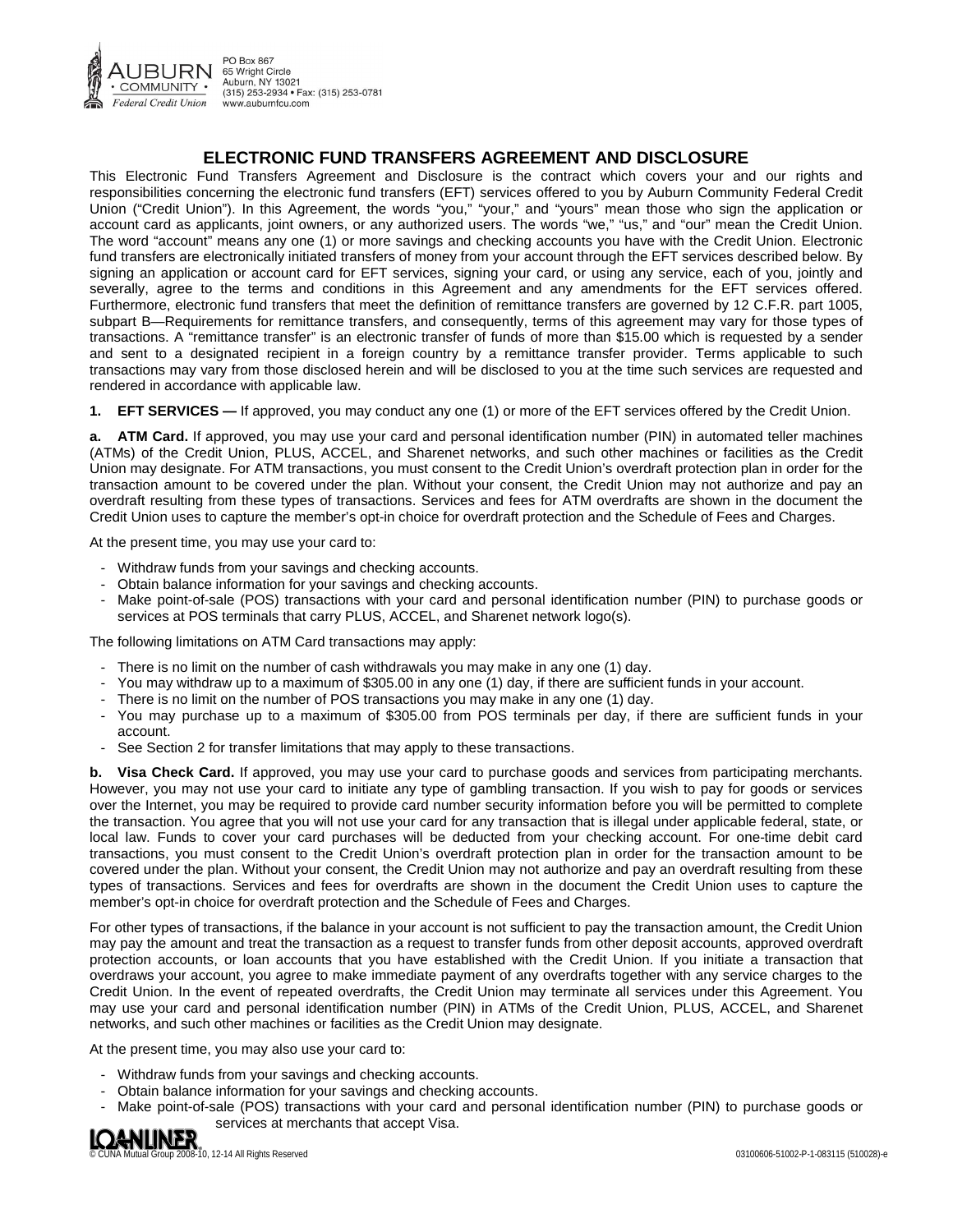- Order goods or services by mail or telephone from places that accept Visa.

The following limitations on Visa Check Card transactions may apply:

- There is no limit on the number of Visa Check Card purchases you make per day.
- Purchase amounts are limited to the amount in your account.
- You may purchase up to a maximum of \$1,500.00 per day.
- There is no limit to the number of cash withdrawals you may make in any one (1) day from an ATM machine.
- You may withdraw up to a maximum of \$305.00 in any one (1) day from an ATM machine, if there are sufficient funds in your account.
- There is no limit on the number of POS transactions you may make in any one (1) day.
- You may purchase up to a maximum of \$1,500.00 from POS terminals per day, if there are sufficient funds in your account.
- For security purposes, there are other limits on the frequency and amount of transfers available at ATMs.
- See Section 2 for transfer limitations that may apply to these transactions.

**c. Audio Response Teller.** If we approve Audio Response Teller for your accounts, a separate personal identification number (PIN) will be assigned to you. You must use your personal identification number (PIN) along with your account number to access your accounts. At the present time, you may use Audio Response Teller to:

- Transfer funds from your savings, checking, money market, and club accounts.
- Obtain balance information for your savings, checking, loan, money market, club, and certificate accounts.
- Make loan payments from your savings, checking, money market, and club accounts.
- Determine if a particular item has cleared.
- Obtain tax information on amounts earned on savings and checking accounts or interest paid on loan accounts.
- Verify the last date and amount of your payroll deposit.

Your accounts can be accessed under Audio Response Teller via a touch-tone telephone only. Audio Response Teller service will be available for your convenience 24 hours per day. This service may be interrupted for a short time each day for data processing.

The following limitations on Audio Response Teller transactions may apply:

- There is no limit to the number of inquiries, transfers, or withdrawal requests you may make in any one (1) day.
- See Section 2 for transfer limitations that may apply to these transactions.

The Credit Union reserves the right to refuse any transaction which would draw upon insufficient funds, exceed a credit limit, lower an account below a required balance, or otherwise require us to increase our required reserve on the account. The Credit Union may set other limits on the amount of any transaction, and you will be notified of those limits. The Credit Union may refuse to honor any transaction for which you do not have sufficient available verified funds. The service will discontinue if no transaction is entered after numerous unsuccessful attempts to enter a transaction and there may be limits on the duration of each telephone call.

#### **d. Preauthorized EFTs.**

- **Direct Deposit.** Upon instruction of (i) your employer, (ii) the Treasury Department or (iii) other financial institutions, the Credit Union will accept direct deposits of your paycheck or federal recurring payments, such as Social Security, to your savings and/or checking account.
- Preauthorized Debits. Upon instruction, we will pay certain recurring transactions from your savings and/or checking account.
- See Section 2 for transfer limitations that may apply to these transactions.
- **Stop Payment Rights.** If you have arranged in advance to make electronic fund transfers out of your account(s) for money you owe others, you may stop payment on preauthorized transfers from your account. You must notify us orally or in writing at any time up to three (3) business days before the scheduled date of the transfer. We may require written confirmation of the stop payment order to be made within 14 days of any oral notification. If we do not receive the written confirmation, the oral stop payment order shall cease to be binding 14 days after it has been made. A stop payment request may apply to a single transfer, multiple transfers, or all future transfers as directed by you, and will remain in effect unless you withdraw your request or all transfers subject to the request have been returned.
- Notice of Varying Amounts. If these regular payments may vary in amount, the person you are going to pay is required to tell you, ten (10) days before each payment, when it will be made and how much it will be. You may choose instead to get this notice only when the payment would differ by more than a certain amount from the previous payment or when the amount would fall outside certain limits that you set.
- **Liability for Failure to Stop Payment of Preauthorized Transfers.** If you order us to stop payment of a preauthorized transfer three (3) business days or more before the transfer is scheduled and we do not do so, we will be liable for your losses or damages.

**e. Electronic Check Conversion/Electronic Returned Check Fees.** If you pay for purchases or bills with a check or draft, you may authorize your check or draft to be converted to an electronic fund transfer. You may also authorize merchants or other payees to electronically debit your account for returned check fees. You are considered to have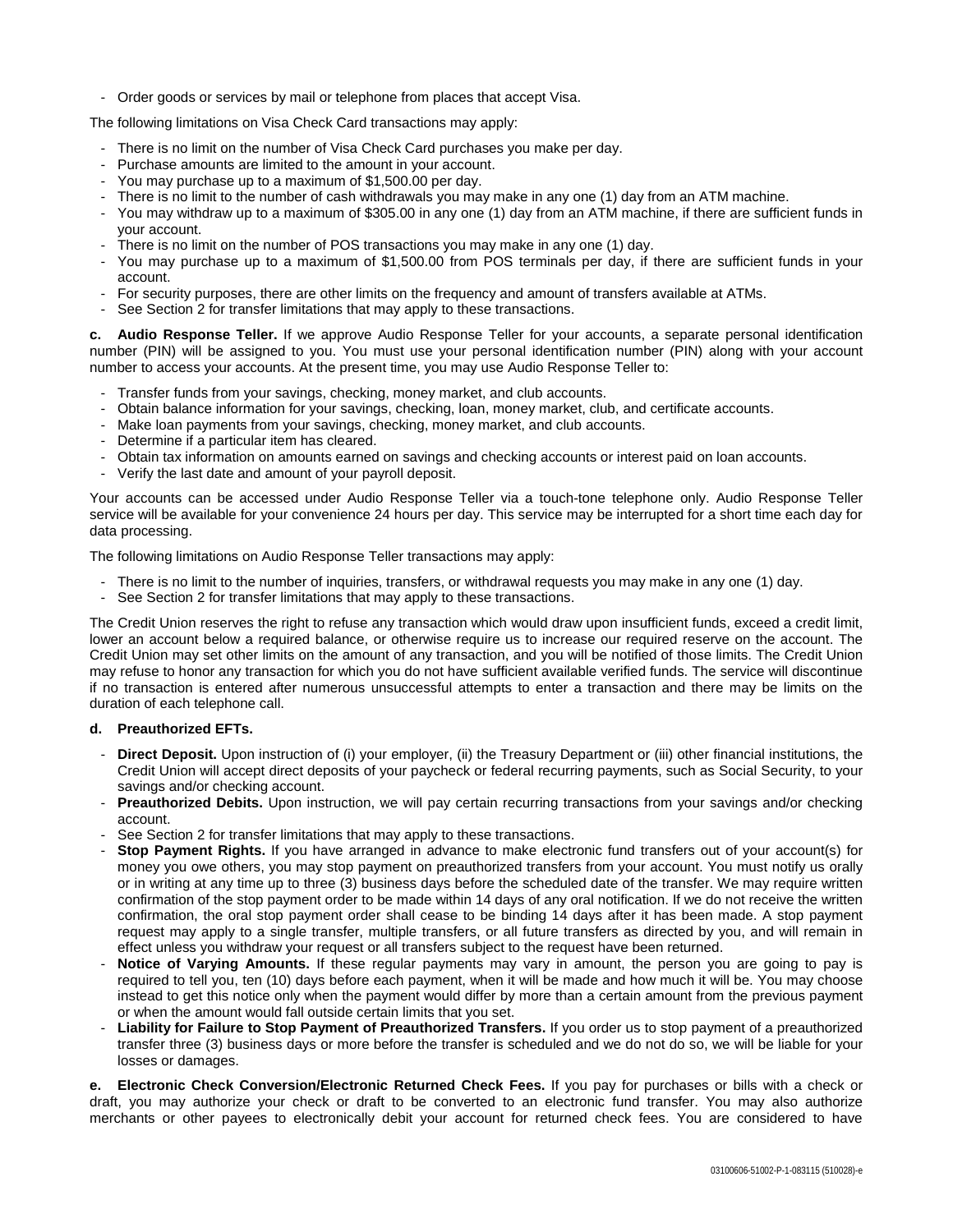authorized these electronic fund transfers if you complete the transaction after being told (orally or by a notice posted or sent to you) that the transfer may be processed electronically or if you sign a written authorization.

**f. Home Banking.** If Home Banking is activated for your account(s), you will be required to use secure login information to access the account(s). At the present time, you may use Home Banking to:

- Withdraw funds from your savings, checking, money market, and club accounts.
- Transfer funds from your savings, checking, money market, and club accounts.
- Obtain balance information for your savings, checking, loan, money market, club, and certificate accounts.
- Make loan payments from your savings, checking, money market, and club accounts.
- Determine if a particular item has cleared.
- Obtain tax information on amounts earned on savings and checking accounts or interest paid on loan accounts.
- Verify the last date and amount of your payroll deposit.
- Make bill payments to preauthorized creditors.

Your accounts can be accessed under Home Banking via personal computer. Home Banking will be available for your convenience 24 hours per day. This service may be interrupted for a short time each day for data processing. We reserve the right to refuse any transaction which would draw upon insufficient funds, exceed a credit limit, lower an account below a required balance, or otherwise require us to increase our required reserve on the account. All checks are payable to you as a primary member and will be mailed to your address of record. We may set other limits on the amount of any transaction, and you will be notified of those limits. We may refuse to honor any transaction for which you do not have sufficient available verified funds. The service will discontinue if no transaction is entered after numerous unsuccessful attempts to enter a transaction and there may be limits on the duration of each access.

The following limitations on Home Banking transactions may apply:

- There is no limit to the number of inquiries, transfers, or withdrawal requests you may make in any one (1) day.
- See Section 2 for transfer limitations that may apply to these transactions.

**g. Mobile Banking.** If Mobile Banking is activated for your account(s), you will be required to use secure login information to access the account(s). At the present time, you may use Mobile Banking to:

- Transfer funds from your savings, checking, money market, and club accounts.
- Obtain balance information for your savings, checking, loan, money market, club, and certificate accounts.
- Make loan payments from your savings, checking, money market, and club accounts.
- Determine if a particular item has cleared.
- Obtain tax information on amounts earned on savings and checking accounts or interest paid on loan accounts.
- Verify the last date and amount of your payroll deposit.
- Make bill payments to preauthorized creditors.

Your accounts can be accessed under Mobile Banking via mobile device or other approved access device(s). Mobile Banking will be available for your convenience 24 hours per day. This service may be interrupted for a short time each day for data processing. We reserve the right to refuse any transaction which would draw upon insufficient funds, exceed a credit limit, lower an account below a required balance, or otherwise require us to increase our required reserve on the account. We may set other limits on the amount of any transaction, and you will be notified of those limits. We may refuse to honor any transaction for which you do not have sufficient available verified funds. The service will discontinue if no transaction is entered after numerous unsuccessful attempts to enter a transaction and there may be limits on the duration of each access.

The following limitations on Mobile Banking transactions may apply:

- There is no limit to the number of inquiries, transfers, or withdrawal requests you may make in any one (1) day.
- See Section 2 for transfer limitations that may apply to these transactions.

**h. Bill Pay.** We will process bill payment transfer requests only to those creditors the Credit Union has designated in the User Instructions and such creditors as you authorize and for whom the Credit Union has the proper vendor code number. We will not process any bill payment transfer if the required transaction information is incomplete.

We will withdraw the designated funds from your checking account for bill payment transfer by the designated cutoff time on the date you schedule for payment. We will process your bill payment transfer within a designated number of days before the date you schedule for payment. You must allow sufficient time for vendors to process your payment after they receive a transfer from us. Please leave as much time as though you were sending your payment by mail. We cannot guarantee the time that any payment will be credited to your account by the vendor.

The following limitations on Bill Pay transactions may apply:

- There is no limit on the number of bill payments per day.

**2. TRANSFER LIMITATIONS —** For all savings, club, and money market accounts, you may make no more than six (6) transfers and withdrawals from your account to another account of yours or to a third party in any month by means of a preauthorized, automatic, or Internet transfer, by telephonic order or instruction, or by check, draft, debit card or similar order. If you exceed these limitations, your account may be subject to a fee or be closed.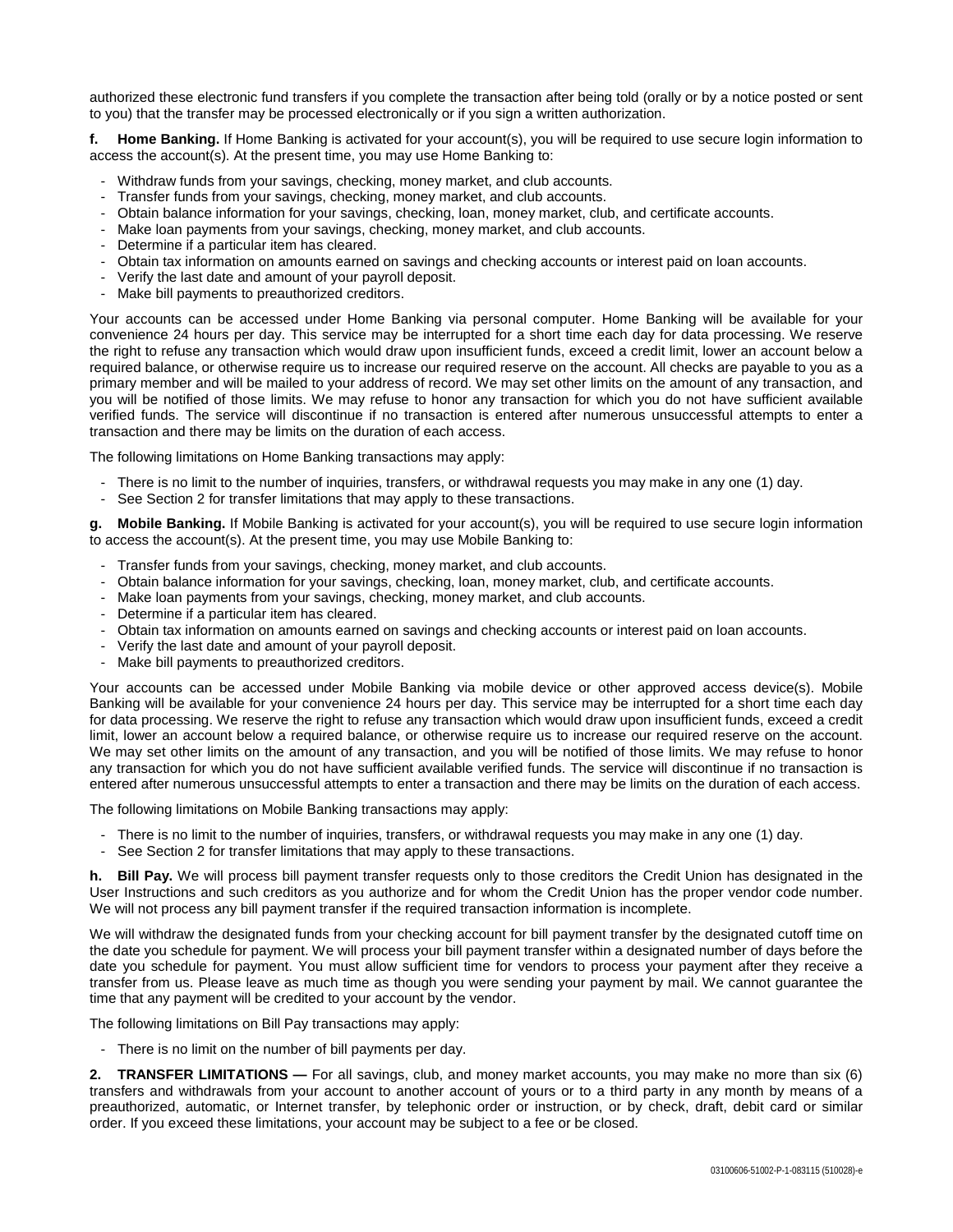### **3. CONDITIONS OF EFT SERVICES —**

**a. Ownership of Cards.** Any card or other device which we supply to you is our property and must be returned to us, or to any person whom we authorize to act as our agent, or to any person who is authorized to honor the card, immediately according to instructions. The card may be repossessed at any time at our sole discretion without demand or notice. You cannot transfer your card or account to another person.

**b. Honoring the Card.** Neither we nor merchants authorized to honor the card will be responsible for the failure or refusal to honor the card or any other device we supply to you. If a merchant agrees to give you a refund or adjustment, you agree to accept a credit to your account in lieu of a cash refund.

#### **c. Foreign Transactions.**

**Visa.** Purchases and cash withdrawals made in foreign currencies will be debited from your account in U.S. dollars. The exchange rate between the transaction currency and the billing currency used for processing international transactions is a rate selected by Visa from a range of rates available in wholesale currency markets for the applicable central processing date, which rate may vary from the rate Visa itself receives or the government-mandated rate in effect for the applicable central processing date. The exchange rate used on the processing date may differ from the rate that would have been used on the purchase date or cardholder statement posting date.

A fee of 1.00% of the amount of the transaction, calculated in U.S. dollars, will be imposed on all foreign transactions, including purchases, cash withdrawals and credits to your account. A foreign transaction is any transaction that you complete or a merchant completes on your card outside of the United States, with the exception of U.S. military bases, U.S. territories, U.S. embassies or U.S. consulates.

**d. Security of Access Code.** You may use one (1) or more access codes with your electronic fund transfers. The access codes issued to you are for your security purposes. Any access codes issued to you are confidential and should not be disclosed to third parties or recorded on or with the card. You are responsible for safekeeping your access codes. You agree not to disclose or otherwise make your access codes available to anyone not authorized to sign on your accounts. If you authorize anyone to use your access codes, that authority shall continue until you specifically revoke such authority by notifying the Credit Union. You understand that any joint owner you authorize to use an access code may withdraw or transfer funds from any of your accounts. If you fail to maintain the security of these access codes and the Credit Union suffers a loss, we may terminate your EFT services immediately.

**e.** Joint Accounts. If any of your accounts accessed under this Agreement are joint accounts, all joint owners, including any authorized users, shall be bound by this Agreement and, alone and together, shall be responsible for all EFT transactions to or from any savings and checking or loan accounts as provided in this Agreement. Each joint account owner, without the consent of any other account owner, may, and is hereby authorized by every other joint account owner, make any transaction permitted under this Agreement. Each joint account owner is authorized to act for the other account owners, and the Credit Union may accept orders and instructions regarding any EFT transaction on any account from any joint account owner.

**4. FEES AND CHARGES —** There are certain fees and charges for EFT services. For a current listing of all applicable fees, see our current Schedule of Fees and Charges that was provided to you at the time you applied for or requested these electronic services. From time to time, the charges may be changed. We will notify you of any changes as required by applicable law.

If you use an ATM not operated by us, you may be charged a fee by the ATM operator and by any international, national, regional, or local network used in processing the transaction (and you may be charged a fee for a balance inquiry even if you do not complete a funds transfer). The ATM surcharge will be debited from your account if you elect to complete the transaction or continue with the balance inquiry.

**5. MEMBER LIABILITY —** You are responsible for all transactions you authorize using your EFT services under this Agreement. If you permit someone else to use an EFT service, your card or your access code, you are responsible for any transactions they authorize or conduct on any of your accounts.

TELL US AT ONCE if you believe your card or access code has been lost or stolen, if you believe someone has used your card or access code or otherwise accessed your accounts without your authority, or if you believe that an electronic fund transfer has been made without your permission using information from your check. Telephoning is the best way of keeping your possible losses down. You could lose all the money in your account (plus your maximum overdraft line-of-credit). If a transaction was made with your card or card number without your permission and was a Visa transaction, you will have no liability for the transaction, unless you were grossly negligent in the handling of your account or card or access code. For all other EFT transactions, if you were grossly negligent in the handling of your account or card or access code, your liability for an unauthorized transaction is determined as follows.

If you tell us within two (2) business days after you learn of the loss or theft of your card or access code, you can lose no more than \$50.00 if someone used your card or access code without your permission. If you do NOT tell us within two (2) business days after you learn of the loss or theft of your card or access code and we can prove we could have stopped someone from using your card or access code without your permission if you had told us, you could lose as much as \$500.00.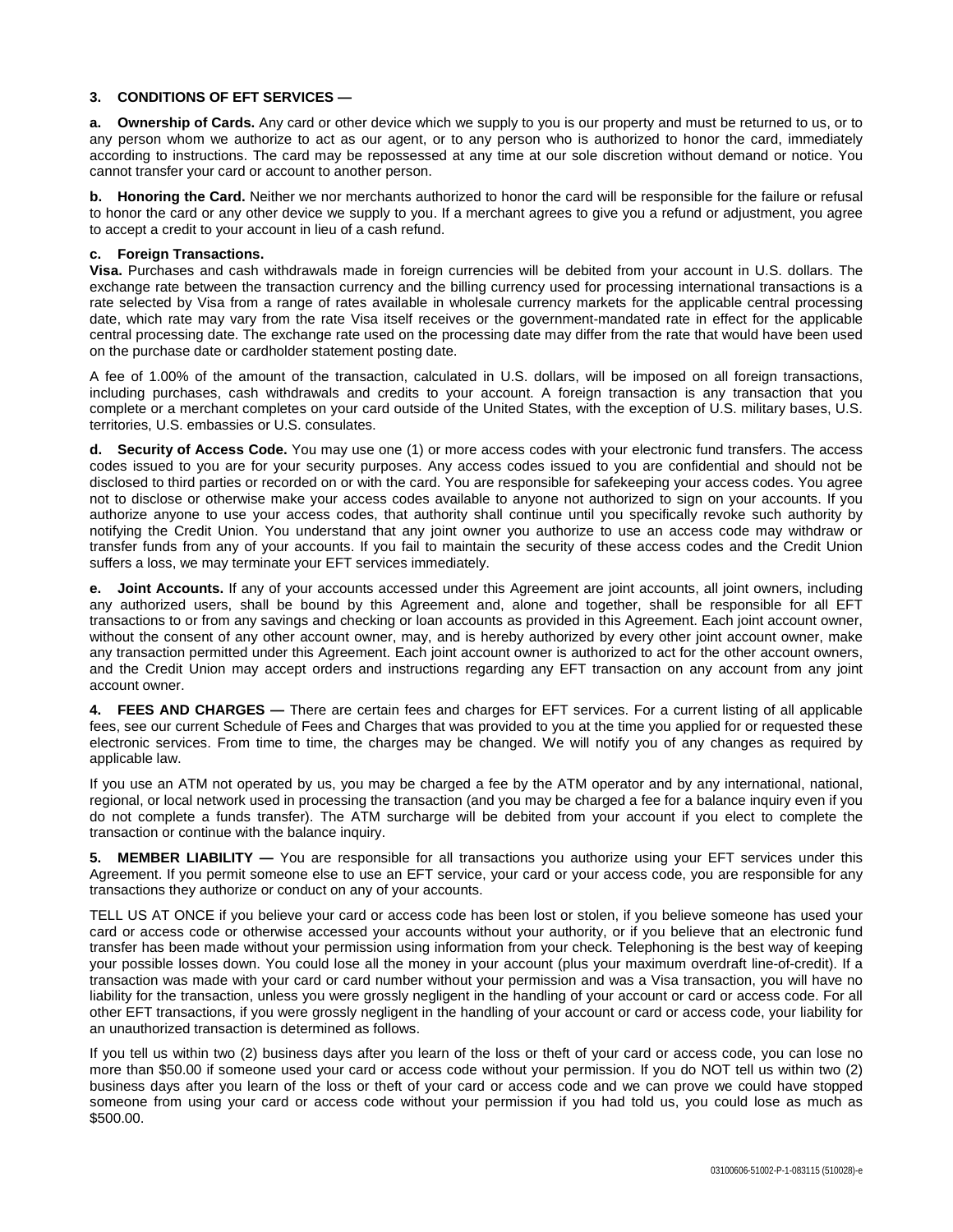Also, if your statement shows transfers that you did not make including those made by card, access code or other means, TELL US AT ONCE. If you do not tell us within 60 days after the statement was mailed to you, you may not get back any money lost after the 60 days if we can prove that we could have stopped someone from making the transfers if you had told us in time. If a good reason (such as a hospital stay) kept you from telling us, we will extend the time periods.

If you believe your card or access code has been lost or stolen or that someone has transferred or may transfer money from your accounts without your permission, call:

(315) 253-2934

or write to:

Auburn Community Federal Credit Union PO Box 867 **65 Wright Circle** Auburn, NY 13021 Fax: (315) 253-0781

You should also call the number or write to the address listed above if you believe a transfer has been made using the information from your check without your permission.

## **6. RIGHT TO RECEIVE DOCUMENTATION —**

**a. Periodic Statements.** Transfers and withdrawals made through any ATM or POS terminal, debit card transactions, audio response transactions, preauthorized EFTs, online/PC transactions, mobile access device transactions or bill payments you make will be recorded on your periodic statement. You will receive a statement monthly unless there is no transaction in a particular month. In any case, you will receive a statement at least quarterly.

**b. Terminal Receipt.** You can get a receipt at the time you make any transaction (except inquiries) involving your account using an ATM and/or point-of-sale (POS) terminal.

**c. Direct Deposit.** If you have arranged to have a direct deposit made to your account at least once every 60 days from the same source and you do not receive a receipt (such as a pay stub), you can find out whether or not the deposit has been made by calling (315) 253-2934. This does not apply to transactions occurring outside the United States.

**7. ACCOUNT INFORMATION DISCLOSURE —** We will disclose information to third parties about your account or the transfers you make:

- As necessary to complete transfers;
- To verify the existence of sufficient funds to cover specific transactions upon the request of a third party, such as a credit bureau or merchant;
- If your account is eligible for emergency cash and/or emergency card replacement services and you request such services, you agree that we may provide personal information about you and your account that is necessary to provide you with the requested service(s);
- To comply with government agency or court orders; or
- If you give us your written permission.
- **8. BUSINESS DAYS —** Our business days are Monday through Friday, excluding holidays.

**9. CREDIT UNION LIABILITY FOR FAILURE TO MAKE TRANSFERS —** If we do not complete a transfer to or from your account on time or in the correct amount according to our agreement with you, we may be liable for your losses or damages. However, we will not be liable for direct or consequential damages in the following events:

- If, through no fault of ours, there is not enough money in your accounts to complete the transaction, if any funds in your accounts necessary to complete the transaction are held as uncollected funds pursuant to our Funds Availability Policy Disclosure, or if the transaction involves a loan request exceeding your credit limit.
- If you used your card or access code in an incorrect manner.
- If the ATM where you are making the transfer does not have enough cash.
- If the ATM was not working properly and you knew about the problem when you started the transaction.
- If circumstances beyond our control (such as fire, flood, or power failure) prevent the transaction.
- If the money in your account is subject to legal process or other claim.
- If funds in your account are pledged as collateral or frozen because of a delinquent loan.
- If the error was caused by a system of any participating ATM network.
- If the electronic transfer is not completed as a result of your willful or negligent use of your card, access code, or any EFT facility for making such transfers.
- If the telephone or computer equipment you use to conduct audio response, online/PC, or mobile banking transactions is not working properly and you know or should have known about the breakdown when you started the transaction.
- If you have bill payment services, we can only confirm the amount, the participating merchant, and date of the bill payment transfer made by the Credit Union. For any other error or question you have involving the billing statement of the participating merchant, you must contact the merchant directly. We are not responsible for investigating such errors.
- Any other exceptions as established by the Credit Union.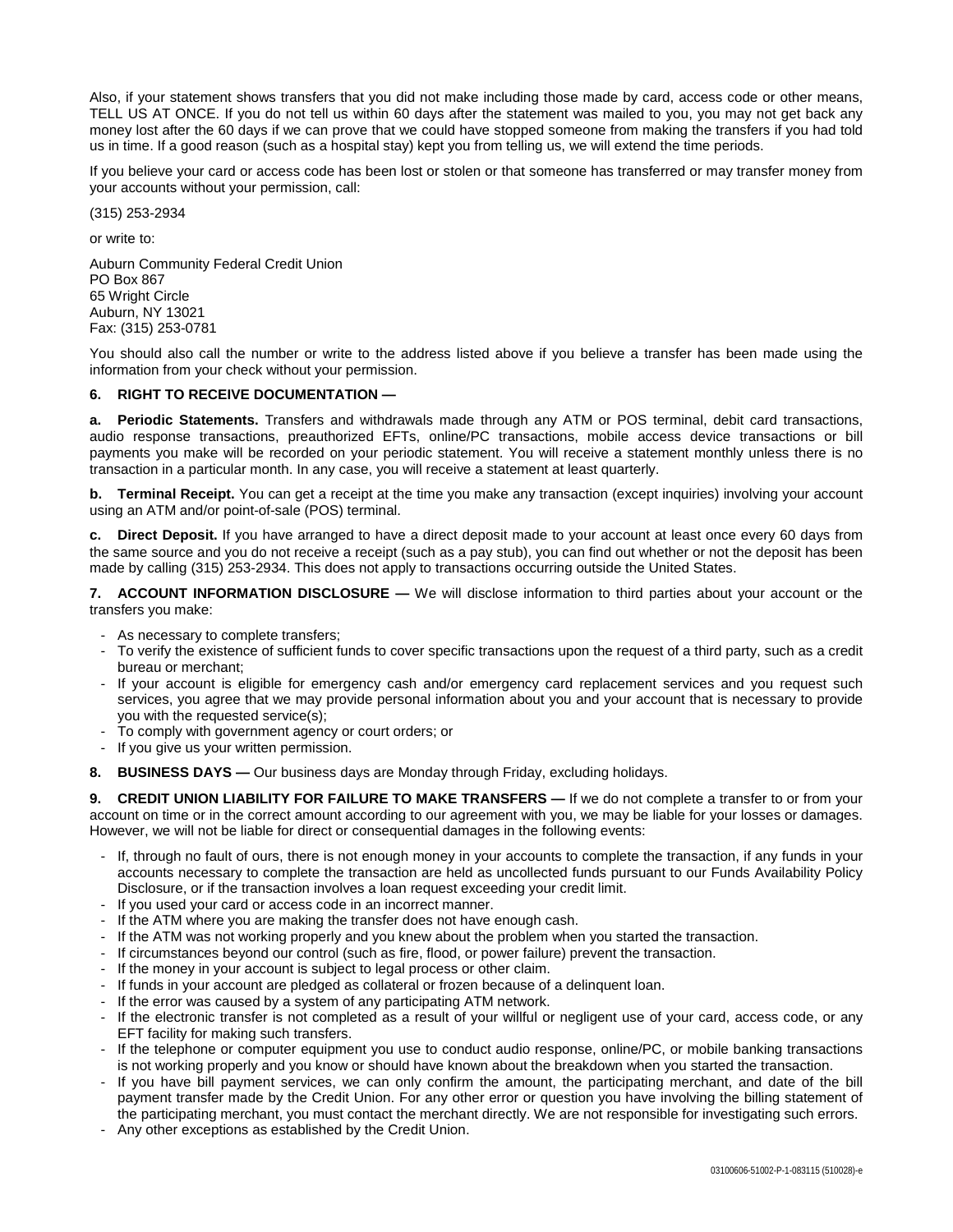**10. NOTICES —** All notices from us will be effective when we have mailed them or delivered them to the appropriate address in the Credit Union's records. Notices from you will be effective when received by the Credit Union at the address specified in this Agreement. We reserve the right to change the terms and conditions upon which this service is offered. We will mail notice to you at least 21 days before the effective date of any change. Use of this service is subject to existing regulations governing the Credit Union account and any future changes to those regulations.

The following information is a list of safety precautions regarding the use of ATMs and night deposit facilities:

- Be aware of your surroundings, particularly at night.
- Consider having someone accompany you when the ATM or night deposit facility is used after dark.
- Close the entry door of any ATM facility equipped with a door. Note that activity within an ATM is recorded by a surveillance camera.
- If another person is uncomfortably close to you at the time of your transaction, ask the person to step back before you complete your transaction. If it is after the regular hours of the financial institution and you are using an ATM, do not permit entrance to any person you do not know.
- Refrain from displaying your cash at the ATM or night deposit facility. As soon as your transaction is completed, place your money in your purse or wallet. Count the cash later in the safety of your car or home.
- If you notice anything suspicious at the ATM or night deposit facility, consider using another ATM or night deposit facility or coming back later. If you are in the middle of a transaction and you notice something suspicious, cancel the transaction, take your card or deposit envelope, and leave.
- If you are followed after making a transaction, go to the nearest public area where people are located.
- Do not write your personal identification number (PIN) or access code on your ATM card.
- Report all crimes to law enforcement officials immediately. If emergency assistance is needed, call the police from the nearest available public telephone.
- Please direct any comments or complaints regarding ATM security to the Credit Union or the New York State Department of Financial Services at (800) 342-3736.

**11. BILLING ERRORS —** In case of errors or questions about electronic fund transfers from your savings and checking accounts or if you need more information about a transfer on the statement or receipt, telephone us at the following number or send us a written notice to the following address as soon as you can. We must hear from you no later than 60 days after we sent the FIRST statement on which the problem appears. Call us at:

(315) 253-2934

or write to:

Auburn Community Federal Credit Union PO Box 867 65 Wright Circle Auburn, NY 13021 Fax: (315) 253-0781

- Tell us your name and account number.
- Describe the electronic transfer you are unsure about and explain, as clearly as you can, why you believe the Credit Union has made an error or why you need more information.
- Tell us the dollar amount of the suspected error.

If you tell us orally, we may require that you send us your complaint or question in writing within ten (10) business days.

We will determine whether an error has occurred within ten (10)\* business days after we hear from you and will correct any error promptly. If we need more time, however, we may take up to 45\*\* days to investigate your complaint or question. If we decide to do this, we will credit your account within ten (10)\* business days for the amount you think is in error so that you will have the use of the money during the time it takes us to complete our investigation. If we ask you to put your complaint or question in writing and we do not receive it within ten (10) business days, we may not credit your account.

We will tell you the results within three (3) business days after completing our investigation. If we decide that there was no error, we will send you a written explanation. You may ask for copies of the documents that we used in our investigation.

\* If you give notice of an error within 30 days after you make the first deposit to your account, we will have 20 business days instead of ten (10) business days to investigate the error.

\*\* If you give notice of an error within 30 days after you make the first deposit to your account, notice of an error involving a point-of-sale (POS) transaction, or notice of an error involving a transaction initiated outside the U.S., its possessions and territories, we will have 90 days instead of 45 days to investigate the error.

**NOTE:** If the error you assert is an unauthorized Visa transaction, other than a cash disbursement at an ATM, we will credit your account within five (5) business days unless we determine that the circumstances or your account history warrant a delay, in which case you will receive credit within ten (10) business days.

**12. TERMINATION OF EFT SERVICES —** You may terminate this Agreement or any EFT service under this Agreement at any time by notifying us in writing and stopping your use of your card and any access code. You must return all cards to the